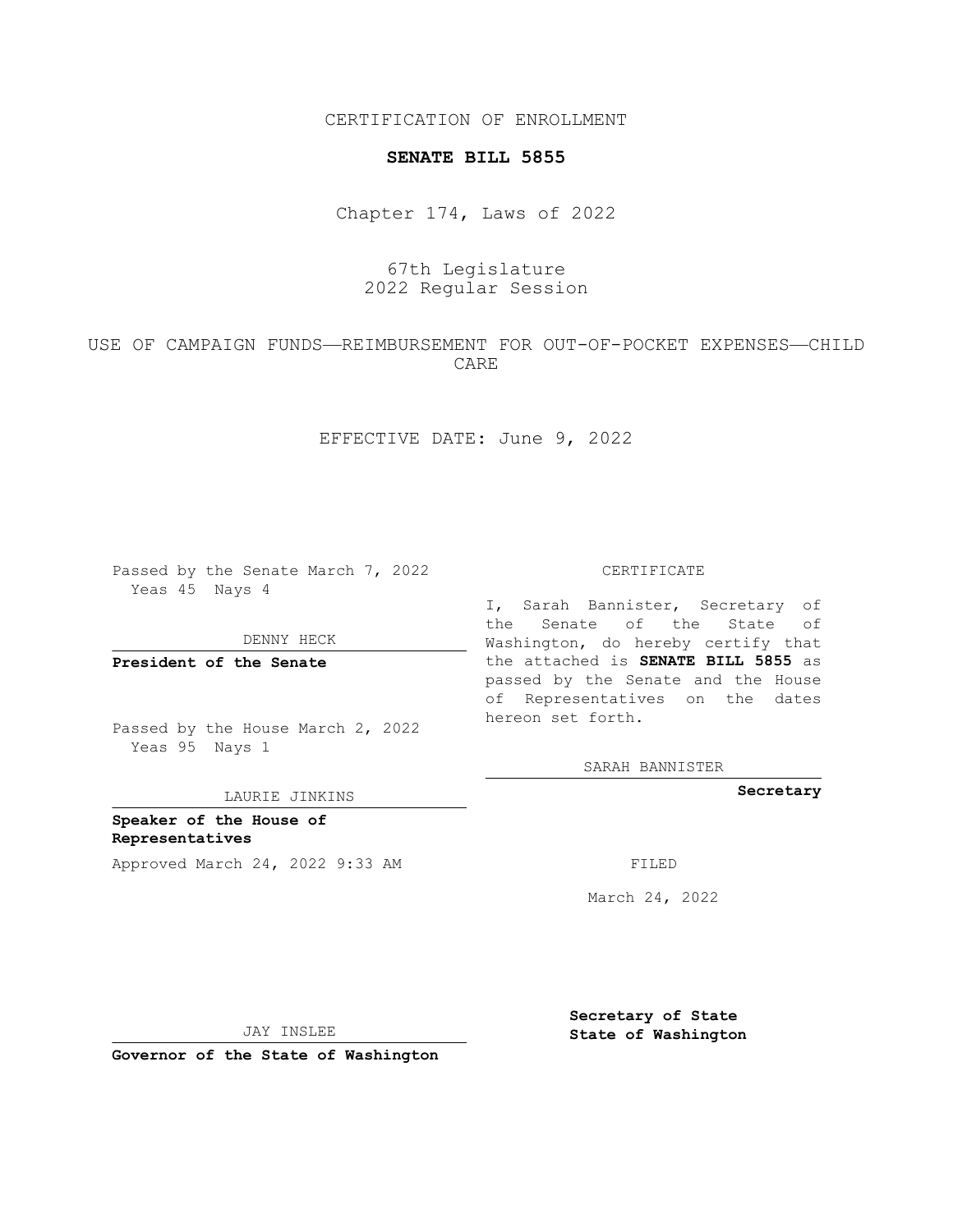### **SENATE BILL 5855**

AS AMENDED BY THE HOUSE

Passed Legislature - 2022 Regular Session

## **State of Washington 67th Legislature 2022 Regular Session**

**By** Senators Lovelett, Nobles, C. Wilson, Billig, Das, Hasegawa, Hawkins, Hunt, Keiser, Kuderer, Nguyen, Randall, Saldaña, Stanford, and Trudeau

Read first time 01/13/22. Referred to Committee on State Government & Elections.

1 AN ACT Relating to the use of campaign funds to reimburse 2 expenses for child care and other caregiving services; and amending 3 RCW 42.17A.445.

4 BE IT ENACTED BY THE LEGISLATURE OF THE STATE OF WASHINGTON:

5 **Sec. 1.** RCW 42.17A.445 and 2010 c 204 s 608 are each amended to read as follows:6

 Contributions received and reported in accordance with RCW 42.17A.220 through 42.17A.240 and 42.17A.425 may only be paid to a candidate, or a treasurer or other individual or expended for such individual's personal use under the following circumstances:

 (1) Reimbursement for or payments to cover lost earnings incurred as a result of campaigning or services performed for the political committee. Lost earnings shall be verifiable as unpaid salary, or when the individual is not salaried, as an amount not to exceed income received by the individual for services rendered during an appropriate, corresponding time period. All lost earnings incurred shall be documented and a record shall be maintained by the candidate or the candidate's authorized committee in accordance with RCW 19 42.17A.235.

20 (2) Reimbursement for direct out-of-pocket election campaign and 21 postelection campaign related expenses made by the individual. For